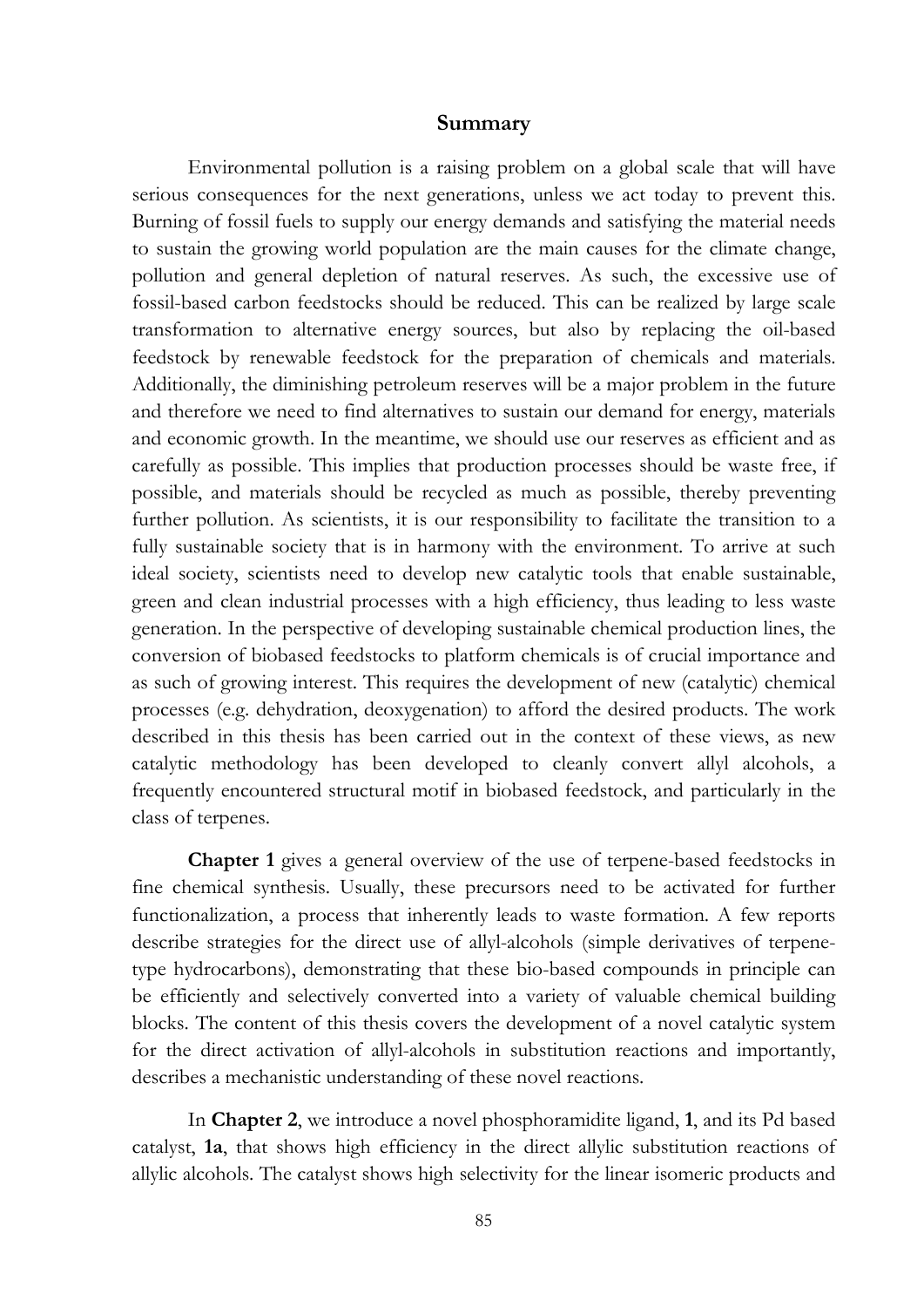the catalyst can handle a broad substrate scope (Scheme 1). The catalyst system uses 1,3-diethylurea as a co-catalyst, which forms a bifurcated double hydrogen-bond to the palladium-bound allyl-alcohol substrate, which in turn forms a hydrogen bond to the ligands that are coordinated to Pd. This H-bond array facilitates the C-O oxidative addition process, which is the most difficult (rate-limiting) step of the catalytic cycle. We explored the scope of aromatic, aliphatic and terpene allylic alcohols in alkylation and amination reactions. Indole derivatives and various primary and secondary amines were used as the nucleophile, respectively. We have also investigated the reaction mechanism based on kinetic studies (reaction progress analysis). These studies show that the reaction is first order in the [allyl alcohol] and [1,3-diethylurea], and zero order in [nucleophile], confirming that the C-O oxidative addition step of the allyl-alcohol is the rate determining step.



**Scheme 1.** Schematic representation of the phosphoramidite based ligand **1** and its corresponding Pd-allyl complex, **1a**. General description of nucleophilic allylic substitution reactions of allylic alcohols.

In **Chapter 3**, we report on the study that investigated the role of urea by exploring urea-functionalized ligands in the Pd-catalyzed allylic substitution (Scheme 2). The effect of the covalently attached urea moiety of these ligands on the activation of allyl-alcohols through intramolecular H-bonding with the hydroxyl-group of the coordinated allyl-alcohol was explored. The catalysis was again performed in the presence and absence of additional 1,3-diethylurea and the results were compared with the catalytic system without a covalent bond between the ligand and a urea-moiety (**1a**+1,3-diethylurea). We expected that the covalent attachment of a urea moiety would facilitate the reaction better, for entropic reasons. However, as the general pattern, the covalent attachment of an urea-moiety did not have any beneficial effect and actually decreases the catalytic efficiency. Notably, addition of external urea still improved the catalytic activity of the urea-functionalized ligand based complexes. Catalyst **1a** (which does not contain a covalently attached urea moiety) with the aid of 1.3-diethylurea as a co-catalyst afforded the products in the highest yields in the presence of urea. Characterization of the urea-functionalized ligand complexes demonstrated the presence of a mixture of complexes in solution (some of which might be 'dormant'), which could explain the poor activity of the urea-functionalized systems. Complex **1** exists as a single species, which correlates with its higher activity.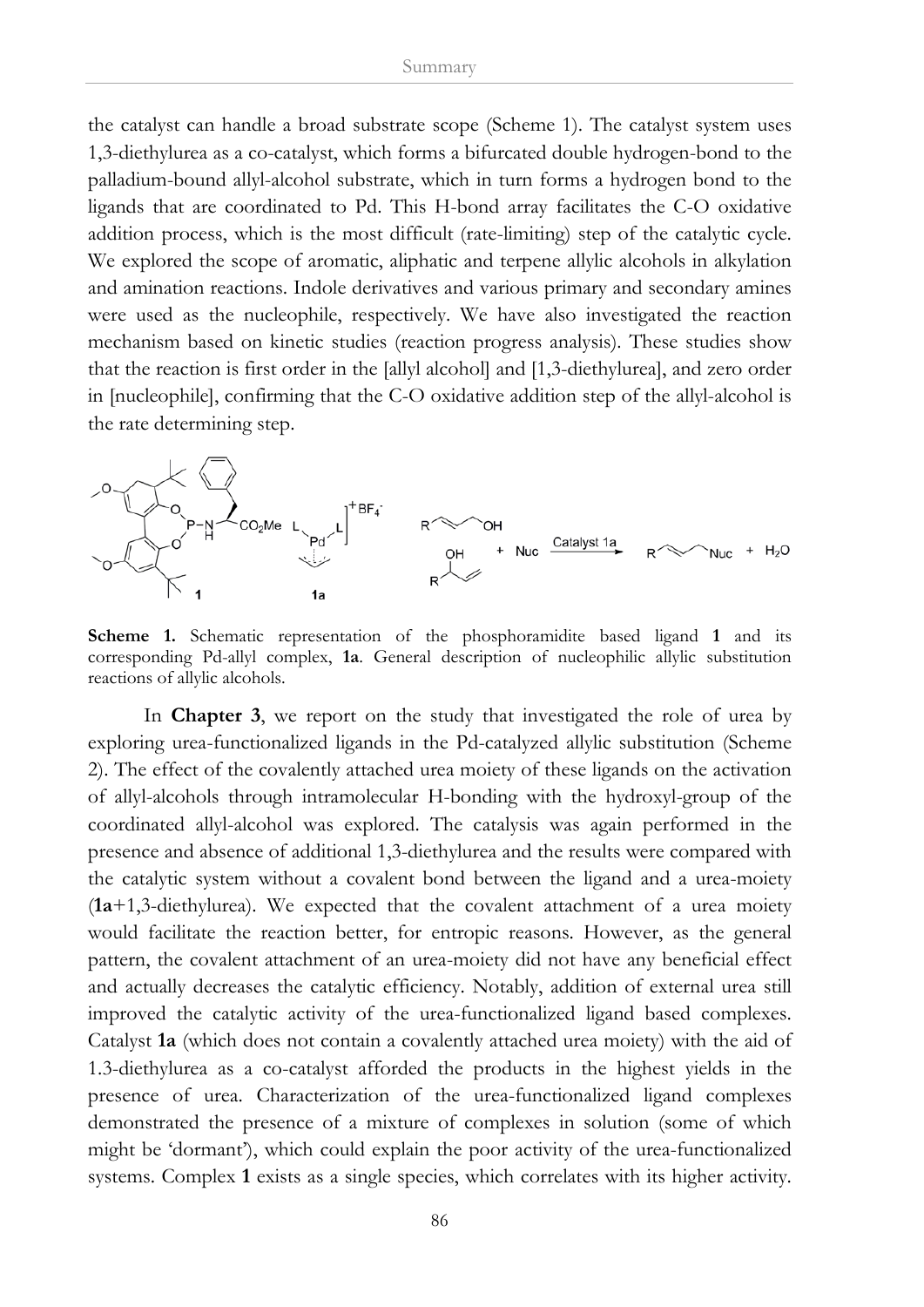Some of the less active complexes were also shown to decompose in time, explaining the lower conversions obtained.



**Scheme 2.** Schematic representation of the urea-functionalized phosphoramidite and phosphite based ligands.

In **Chapter 4**, we describe our computational approach to unravel the mechanism of the allyl-alcohol based allylic amination reaction with catalyst **1a**, which operates in the presence of catalytic amount of 1,3-diethylurea as a co-catalyst. The mechanism was explored with DFT methods. In agreement with the kinetic studies reported in Chapter 2, the oxidative addition step was found to be the ratedetermining step. Importantly, the role of the urea-moiety on the mechanism became clearer, as the computations showed a cooperative hydrogen bonding array between the urea moiety and the hydroxyl group of the allyl alcohol, which strengthens the hydrogen bond between the O-H moiety of the coordinated allyl-alcohol and the carbonyl-moiety of the ligand. This pattern facilitates the (rate-limiting) C-O oxidative addition step and leads to lower energy isomers throughout the catalytic cycle.

In **Chapter 5**, we report the use of catalyst **1** in direct dehydrative crosscoupling reactions with allylic alcohols and styrene derivatives (Scheme 3). The catalyst operates under additive free conditions and shows a high selectivity towards the formation of 1,4-dienes by the coupling of aromatic and aliphatic allylic alcohols with various substituted styrene derivatives. Based on kinetic studies we propose a mechanism in which the allyl-alcohol is activated by a palladium hydride, explaining why additional activators are not needed for this reaction.



**Scheme 3.** Direct dehydrative cross-coupling of allylic alcohols with vinyl arenes.

This thesis contributes to the development of clean chemical transformations of allyl-alcohols to a variety of valuable allyl-based compounds under additive free conditions and without stoichiometric pre-activation of the allyl-alcohol. In general, the design of novel catalysts that allow easy access to valuable (bio-based) products requires a deep understanding of the mechanism. This work also opens the door to